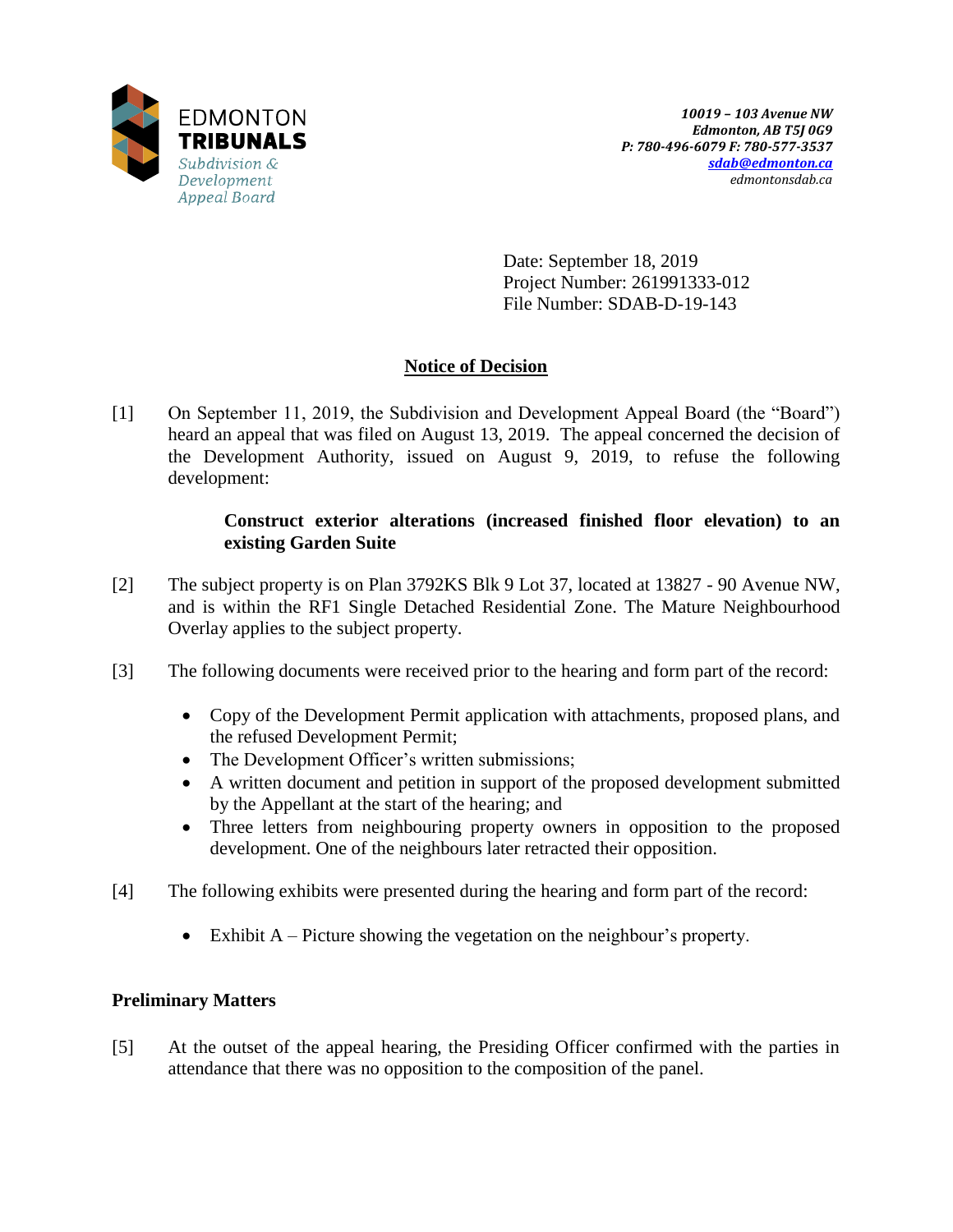- [6] The Presiding Officer outlined how the hearing would be conducted, including the order of appearance of parties, and no opposition was noted.
- [7] The appeal was filed on time, in accordance with Section 686 of the *Municipal Government Act*, RSA 2000, c M-26 (the "*Municipal Government Act*").

### **Summary of Hearing**

- *i) Position of the Appellant, Mr. and Mrs. Watt*
- [8] Mr. and Mrs. Watt started to develop on their property two years ago. Upon almost completion of their new home, it burned down.
- [9] They were not aware that the detached garage was built 8 inches too high and this extra Height will not benefit them in any way.
- [10] The Development Officer suggested that they should apply for a new Development Permit for exterior alterations. They understood that the Development Officer could not approve a variance in Height and was told to file an appeal.
- [11] They spoke to neighbouring property owners who are in support of the proposed development. They were not aware of any opposition to the proposed development until letters were received at the Board office.
- [12] One of the neighbours in opposition to the proposed development later retracted their opposition once they understood that they were not increasing the Height of the existing garage. This neighbour's garage backs onto their garage.
- [13] The neighbours believed they were building a roof top deck until the Appellants clarified what the proposed development is for.
- [14] Their intention was to mitigate any visual impact on the neighbours when the garage was built.
- [15] The Landscape Plan shows that there are several mature trees on the subject Site that will mitigate any visual impact on the neighbours.
- [16] They referred to a photograph showing the vegetation on the property, marked Exhibit A.
- [17] There are solar panels on top of the garage and feel that it will be costly to reduce the Height of the existing Garden Suite.
- [18] Mr. and Mrs. Watt provided the following information in response to questions by the Board:
	- a. They confirmed that the landscaping and vegetation will mitigate any impact on the neighbouring property.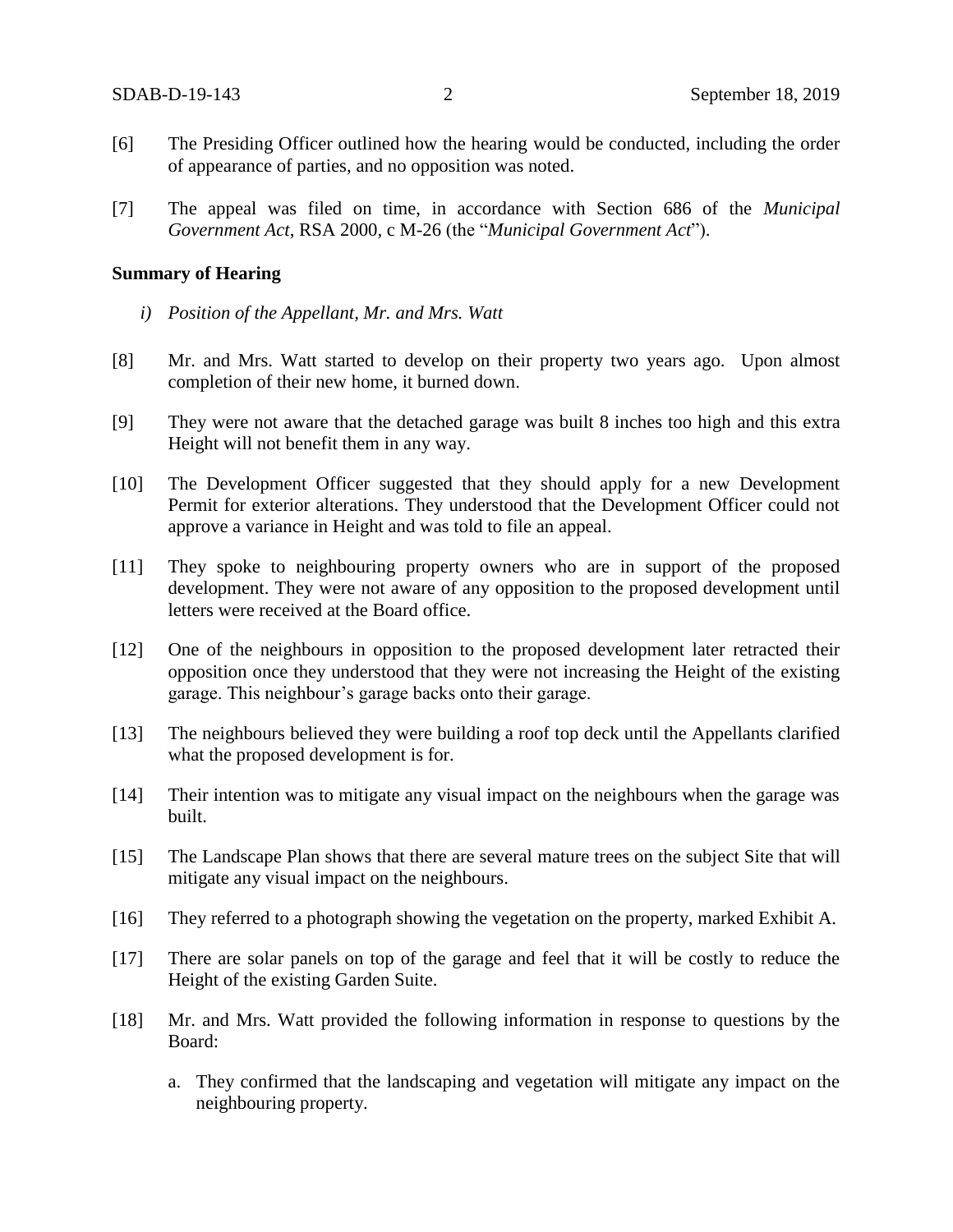- b. The one neighbour will see trees on the property when they face the garage.
- c. They chose trees and hedges that will grow tall and mitigate any impact.
- d. The photograph provided to the Board is looking into the neighbour's yard.
- e. They are in agreement to the suggested condition of the Development Officer.
- *ii) Position of the Development Officer, Mr. K. Yeung*
- [19] The Development Authority did not appear at the hearing and the Board relied on Mr. Yeung's written submission.

### **Decision**

- [20] The appeal is ALLOWED and the decision of the Development Authority is REVOKED. The development is GRANTED as applied for to the Development Authority, subject to the following CONDITION:
	- 1. The development shall be constructed in accordance with the stamped and approved drawings.
- [21] In granting the development, the following variance to the *Edmonton Zoning Bylaw* is allowed:
	- 1. The maximum allowable Height of 6.2 metres as per Section 87(2)(b) is varied to allow an excess of 0.2 metres, thereby increasing the maximum allowed to 6.4 metres.

### **Reasons for Decision**

- [22] The proposed development, a Garden Suite, is a Permitted Use in the RF1 Single Detached Residential Zone.
- [23] The Garden Suite was approved with one variance in Floor Area at a compliant Height (as per the Development Officer's written submission). After construction, it was discovered that the structure was built in error at a Height 0.2 metres higher than allowed as per section 87(2)(b). Based on evidence provided, the structure complied in all other respects with the approved Development Permit.
- [24] The Appellants submitted a signed petition from neighbouring property owners in support of the proposed development and a submission with the background for the proposed development.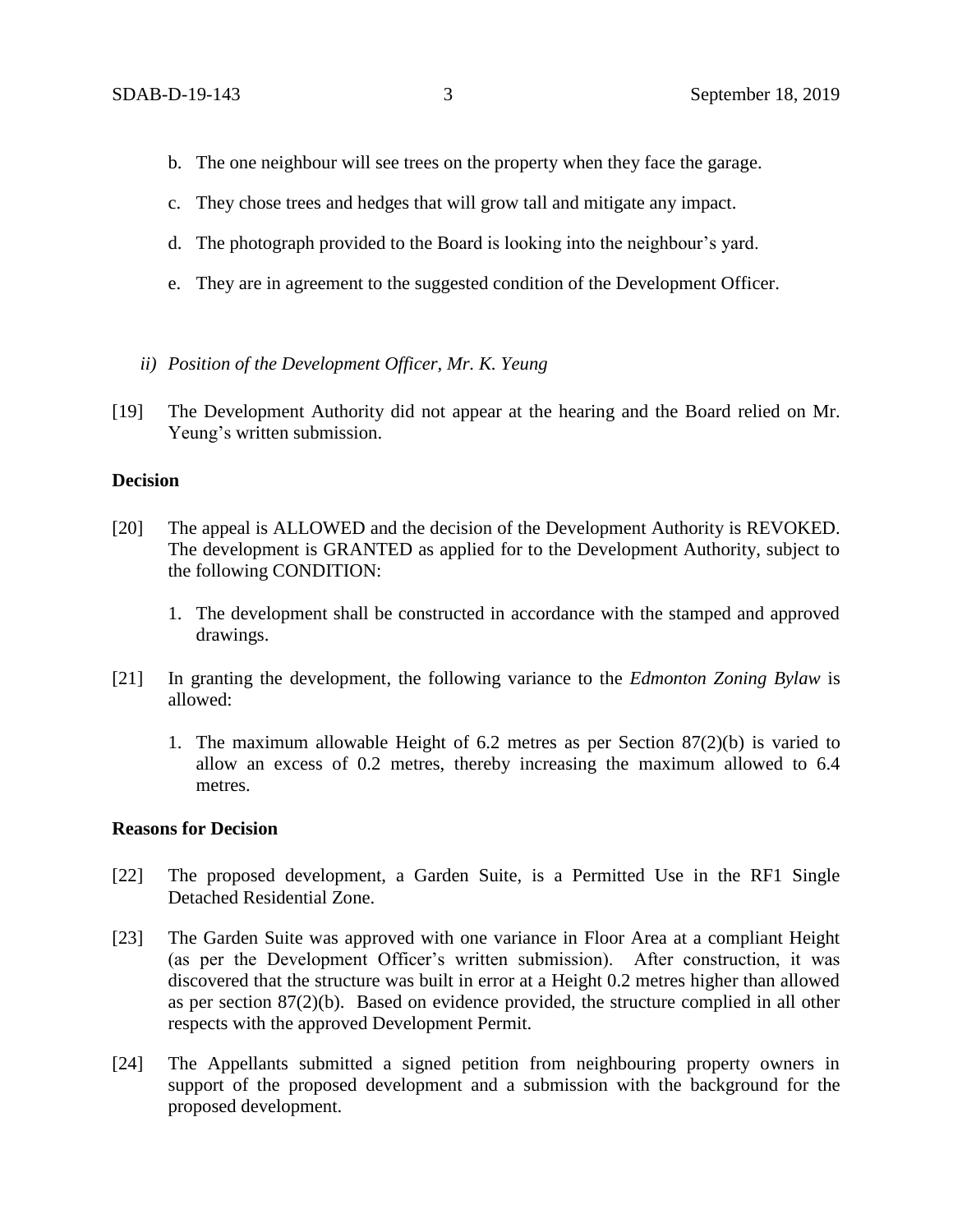- [25] The submission included a detailed Landscaping Plan outlining the vegetation that would mitigate any visual impact on the neighbouring property.
- [26] The Board received some opposition to the proposed development from properties across the rear lane from the subject site. The letters suggest a concern based on the belief that the Appellants are seeking to add to the Height of the Garden Suite as it currently exists. One of those neighbours retracted their opposition once they realized the structure was already built and they were not seeking approval to increase the Height over and above what had been constructed.
- [27] Based on the submitted plans and the photographs, the Board finds that any impact of the excess in Height of 0.20 metres is mitigated by the rear lane; mature vegetation; the pie shape configuration of the subject site; and the abutting lot to the north which is located between the subject site and the property owned by the objecting neighbour and limits the sightlines between them.
- [28] Based on the foregoing, it is the opinion of the Board that the proposed development will not unduly interfere with the amenities of the neighbourhood, nor materially interfere with or affect the use, enjoyment or value of neighbouring parcels of land.

Wington 2FH

Mr. W. Tuttle, Presiding Officer Subdivision and Development Appeal Board

Board Members in Attendance: Ms. K. Cherniawsky; Mr. A. Peterson; Ms. E. Solez; Mr. J. Kindrake

CC: City of Edmonton, Development & Zoning Services, Attn: Mr. K. Yeung / Mr. Wen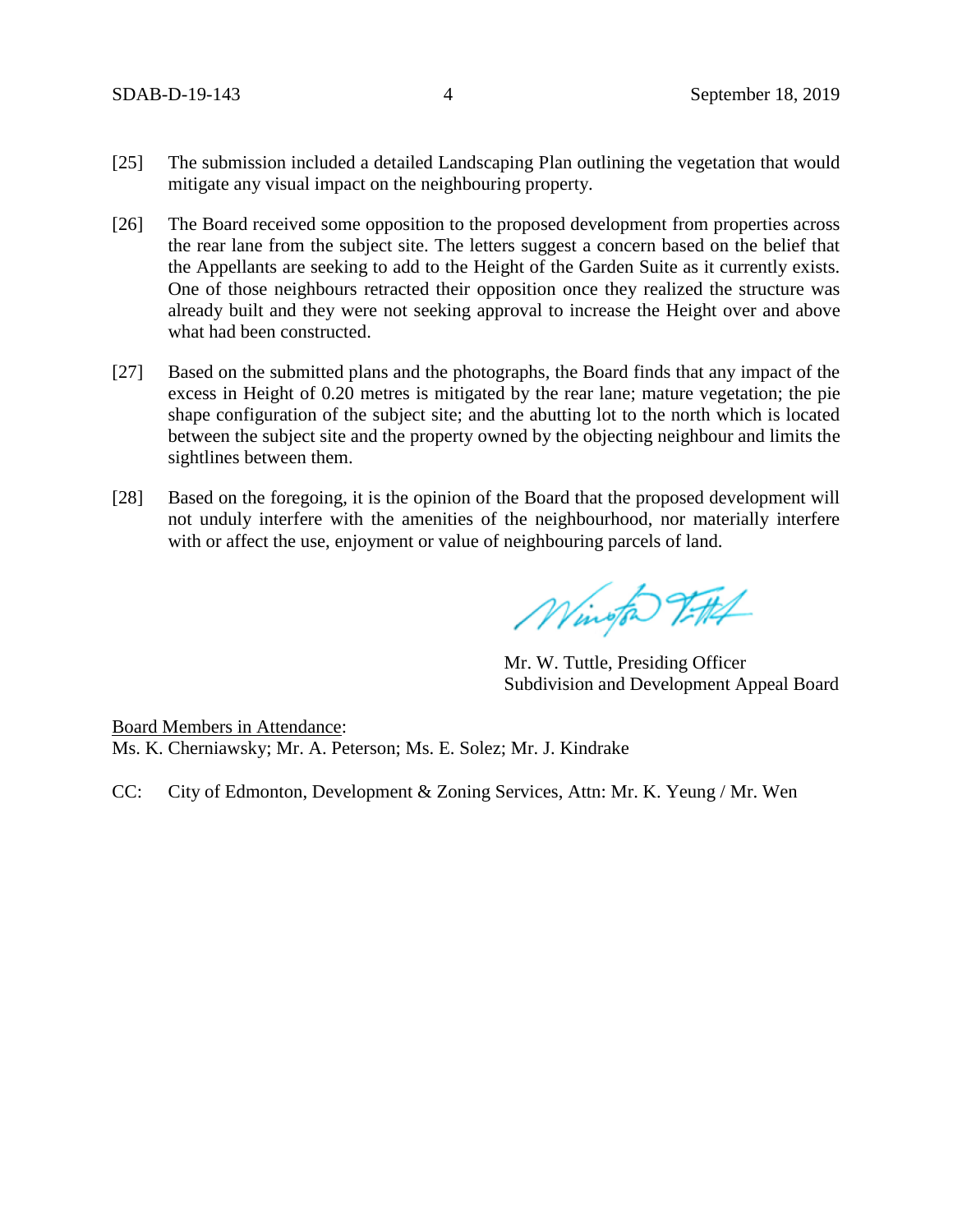## **Important Information for the Applicant/Appellant**

- 1. This is not a Building Permit. A Building Permit must be obtained separately from Development & Zoning Services, located on the 2nd Floor, Edmonton Tower, 10111 – 104 Avenue NW, Edmonton, AB T5J 0J4.
- 2. Obtaining a Development Permit does not relieve you from complying with:
	- a) the requirements of the *Edmonton Zoning Bylaw*, insofar as those requirements have not been relaxed or varied by a decision of the Subdivision and Development Appeal Board,
	- b) the requirements of the *Alberta Safety Codes Act*,
	- c) the *Alberta Regulation 204/207 – Safety Codes Act – Permit Regulation*,
	- d) the requirements of any other appropriate federal, provincial or municipal legislation,
	- e) the conditions of any caveat, covenant, easement or other instrument affecting a building or land.
- 3. When an application for a Development Permit has been approved by the Subdivision and Development Appeal Board, it shall not be valid unless and until any conditions of approval, save those of a continuing nature, have been fulfilled.
- 4. A Development Permit will expire in accordance to the provisions of Section 22 of the *Edmonton Zoning Bylaw, Bylaw 12800*, as amended.
- 5. This decision may be appealed to the Alberta Court of Appeal on a question of law or jurisdiction under Section 688 of the *Municipal Government Act*, RSA 2000, c M-26. If the Subdivision and Development Appeal Board is served with notice of an application for leave to appeal its decision, such notice shall operate to suspend the Development Permit.
- 6. When a decision on a Development Permit application has been rendered by the Subdivision and Development Appeal Board, the enforcement of that decision is carried out by Development & Zoning Services, located on the 2nd Floor, Edmonton Tower, 10111 – 104 Avenue NW, Edmonton, AB T5J 0J4.

*NOTE: The City of Edmonton does not conduct independent environmental checks of land within the City. If you are concerned about the stability of this property for any purpose, you should conduct your own tests and reviews. The City of Edmonton, when issuing a development permit, makes no representations and offers no warranties as to the suitability of the property for any purpose or as to the presence or absence of any environmental contaminants on the property.*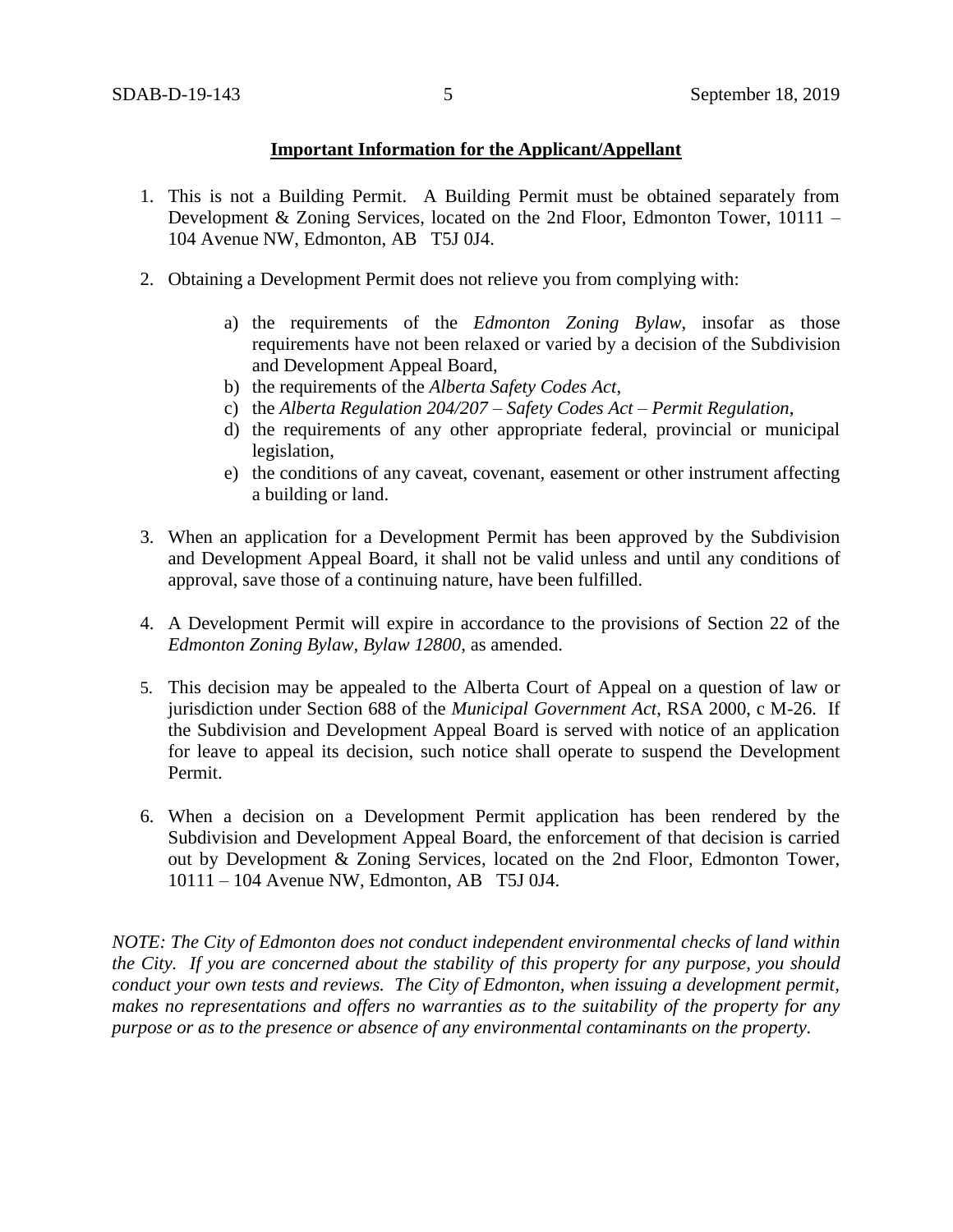

Date: September 18, 2019 Project Number: 314861304-001 File Number: SDAB-D-19-144

# **Notice of Decision**

[1] On September 11, 2019, the Subdivision and Development Appeal Board (the "Board") heard an appeal that was filed on August 18, 2019. The appeal concerned the decision of the Development Authority, issued on July 29, 2019, to refuse the following development:

## **Construct a rear addition to a Duplex (breezeway between House and Garage, 4.23 metres by 7.06 metres)**

- [2] The subject property is on Plan 4172HW Blk 14 Lot 2, located at 10307 78 Street NW, within the RF3 Small Scale Infill Development Zone. The Mature Neighbourhood Overlay applies to the subject property.
- [3] The following documents were received prior to the hearing and form part of the record:
	- Copy of the Development Permit application with attachments, proposed plans, and the refused Development Permit;
	- The Development Officer's written submissions;
	- The Appellant's written submissions; and
	- One letter in opposition from a neighbouring property owner.
- [4] The following exhibits were presented during the hearing and form part of the record:
	- Exhibit  $A$  Photographs submitted by the Appellant
	- $\bullet$  Exhibit B Notice to Enter submitted by the Appellant

## **Preliminary Matters**

- [5] At the outset of the appeal hearing, the Presiding Officer confirmed with the parties in attendance that there was no opposition to the composition of the panel.
- [6] The Presiding Officer outlined how the hearing would be conducted, including the order of appearance of parties, and no opposition was noted.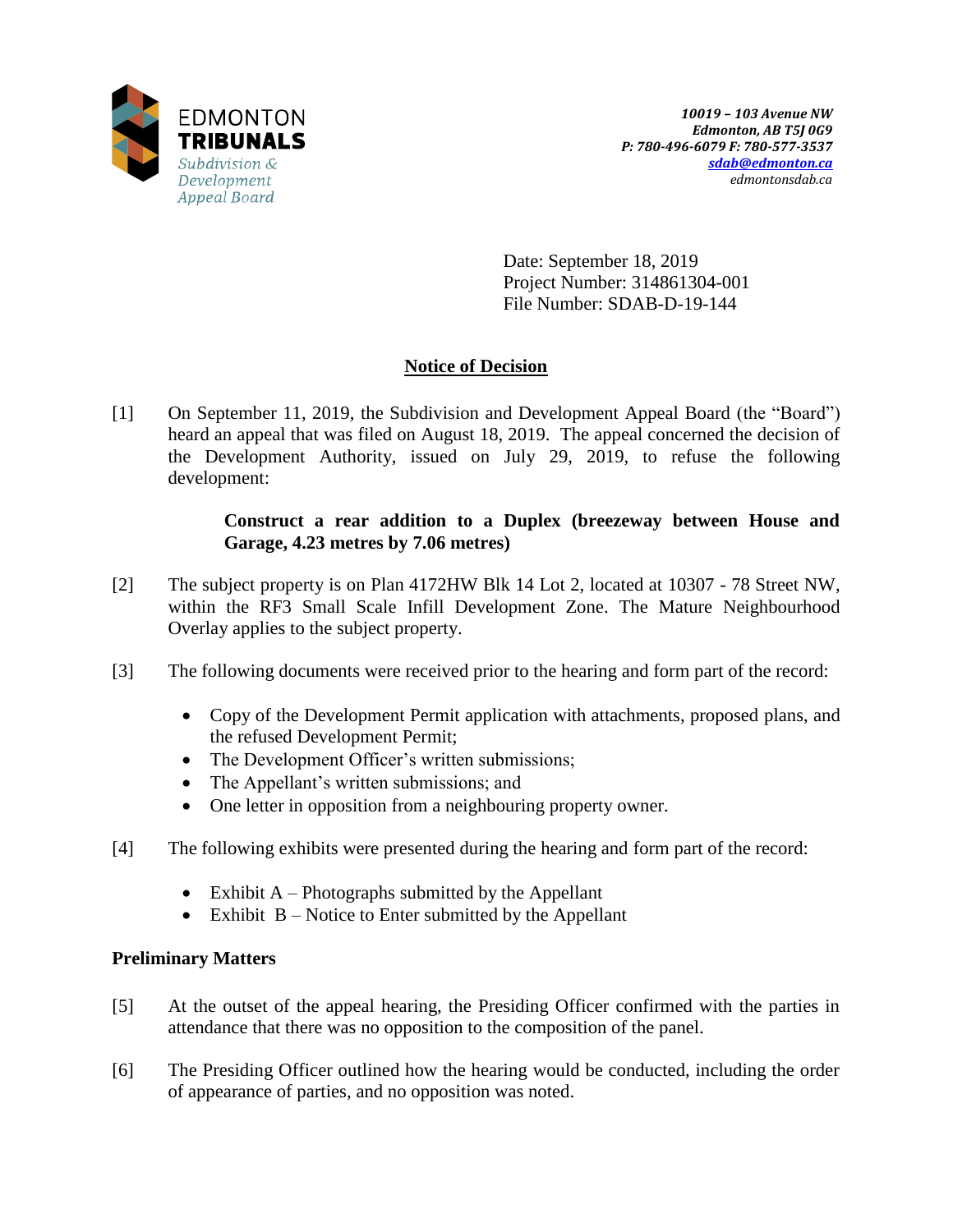[7] The appeal was filed on time, in accordance with Section 686 of the *Municipal Government Act*, RSA 2000, c M-26 (the "*Municipal Government Act*").

### **Summary of Hearing**

- *i) Position of the Appellant, Ms. A. Lopata, who was accompanied by Mr. S. Kirby*
- [8] The breezeway has been in existence for 40 years.
- [9] They spoke to neighbours within the 60 metre notification radius who did not have any opposition to the breezeway. The neighbours were not aware that the breezeway even existed.
- [10] They received a letter at the hearing from one neighbour in opposition. The letter indicated that the breezeway will impact the sale of their house. In their opinion, the breezeway will not impact their view.
- [11] They provided the Board with photographs showing other properties in the neighbourhood that have a similar development.
- [12] The property is a Duplex and occasionally water drains by one of the entrances.
- [13] The breezeway will leave the back entrances clear during the winter and provide a clear emergency exit.
- [14] The breezeway is finished and is currently being used for storage.
- [15] They provided the Board with photographs showing the inside of the breezeway, marked Exhibit A.
- [16] They intend to clean the breezeway of the storage items.
- [17] Ms. Lopata and Mr. Kirby provided the following information in response to questions by the Board:
	- a. The confirmed that no changes were made to the breezeway since 1975.
	- b. They were not the property owners at the previous SDAB hearing, but Ms. Lopata was in attendance. She confirmed that she currently owns the house.
	- c. She received a notice by a Development Compliance Officer regarding the breezeway. However, she did not receive the letter until after the property was inspected.
	- d. She spoke to the Development Compliance Officer who indicated that she needed to apply for a Development Permit.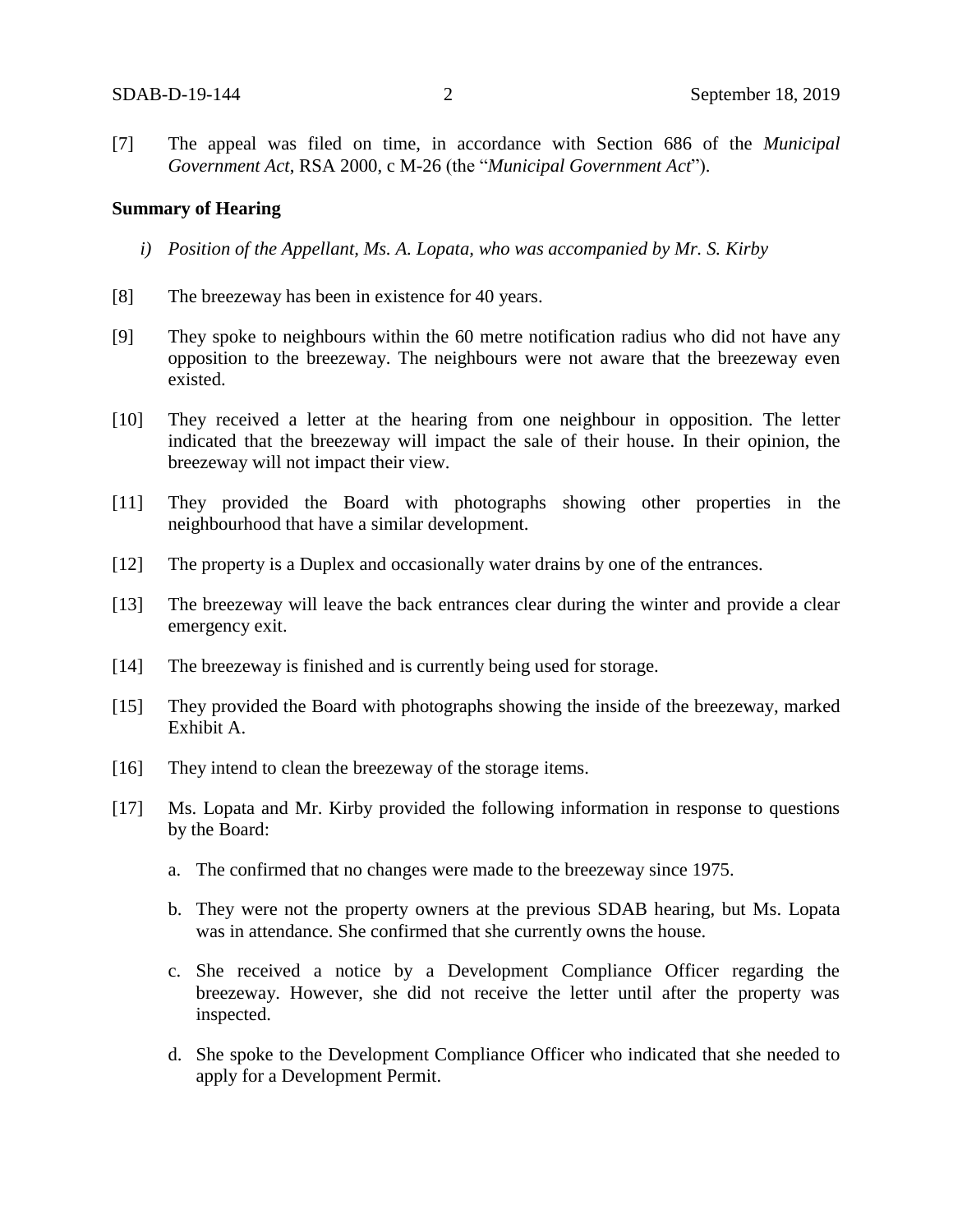- e. During the winter snow blows in from the northwest. A wall on the north side of the breezeway stops the snow from piling up at the rear entrance.
- f. They are willing to remove the north wall of the breezeway if required.
- g. They are agreeable to the suggested condition of the Development Officer and any other conditions imposed by the Board. However, they would prefer to complete the finishing rather than remove the north wall.
- h. Removing the entire portion of the breezeway will have an impact on the property.
- i. They were not the owners of the property when the previous SDAB hearing took place. Ms. Lopata has since taken ownership and felt that it was not up to her to comply with the previous SDAB decision as she was not the owner at the time.
- j. She is not aware of the reasons and conditions in the previous SDAB decision. She believes the breezeway adds to the value of the property.
- k. She reiterated that there are several properties in the neighbourhood within walking distance that have a similar structure.
- *ii) Position of the Development Officer, Ms. F. Hetherington*
- [18] The Development Authority did not appear at the hearing and the Board relied on Ms. Hetherington's written submission.

### **Decision**

- [19] The appeal is ALLOWED IN PART and the decision of the Development Authority is REVOKED. The development is GRANTED as applied for to the Development Authority, subject to the following CONDITION:
	- 1. The Appellant shall remove the north wall of the rear addition to the Duplex (breezeway between House and Garage, 4.23 metres by 7.06 metres).
- [20] In granting the development, the following variances to the *Edmonton Zoning Bylaw* are allowed:
	- 2. The minimum allowable Rear Setback of 40 percent of Site Depth as per Section 814.3(4) is waived as per the submitted stamped plans.
	- 3. The prohibition that Rear attached Garages shall not be allowed as per Section 814.3(19) is waived as per the submitted stamped plans.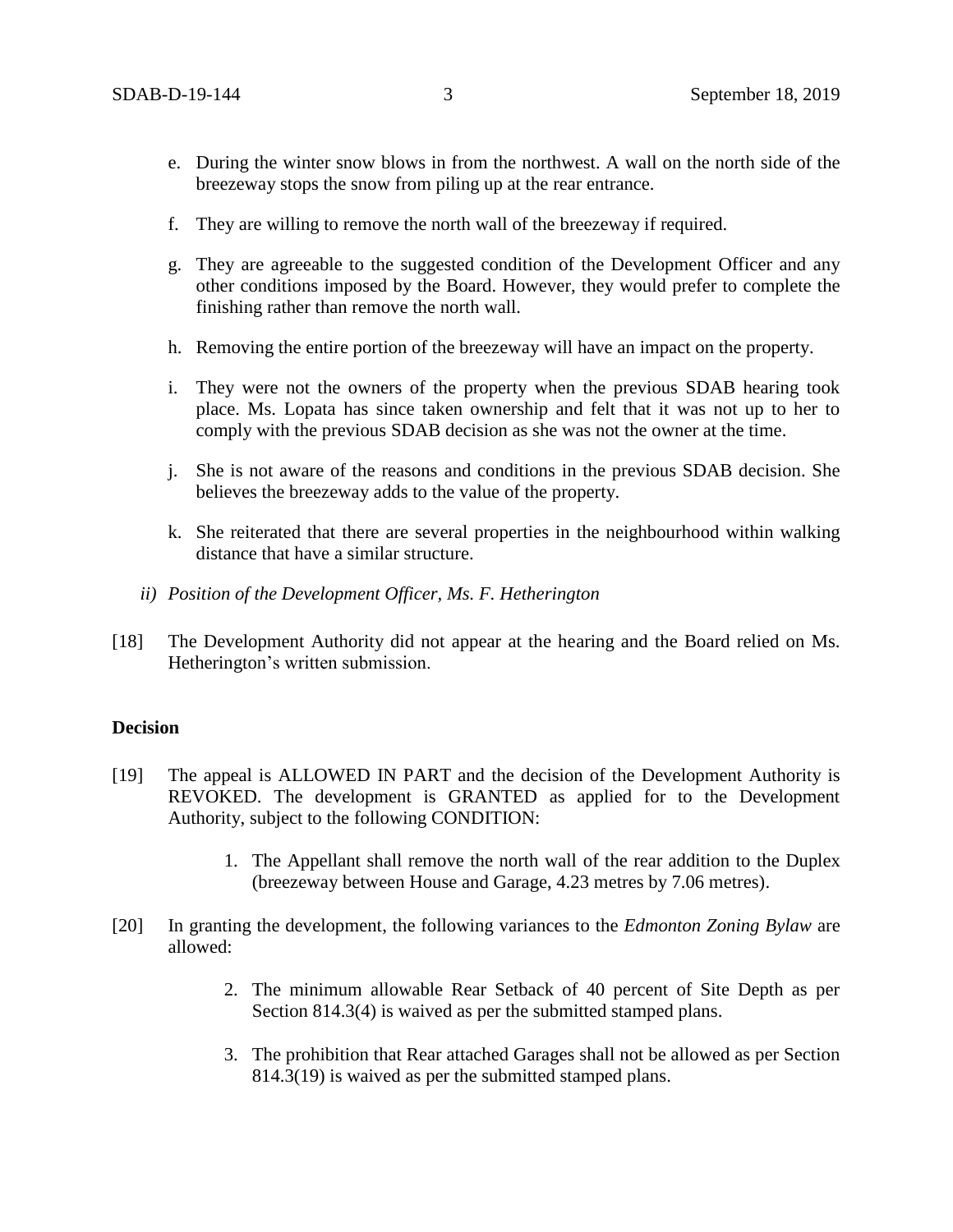- 4. The maximum allowable Site Coverage for Principal building with attached Garage of 40 percent as per Section 140.4 is waived as per the submitted stamped plans.
- 5. The minimum allowed Side Setback as per Section 814.3(3) and Section 140.4 is waived as per the submitted stamped plans.

### **Reasons for Decision**

- [21] The proposed development is an addition to a Duplex which is a Permitted Use in the RF3 Small Scale Infill Development Zone which requires variances to the Rear attached Garage, Rear Setback, Site Coverage, and Side Setback.
- [22] The Board finds the requirement for Community Consultation under Section 814.5(1) has been met.
- [23] The Board considered the following factors in deciding whether to grant the required variances.
- [24] As indicated on the refused application, the proposed development is for a breezeway connecting the Duplex to the Garage in the rear yard.
- [25] The breezeway has existed for over 30 years without an issued development permit.
- [26] The neighbour to north of the subject Site submitted a letter in opposition on the day prior to the hearing which was reviewed by the Board and included the following four concerns:
	- i) The breezeway and garage addition appear unfinished and include exposed plywood which is not in keeping with the neighbourhood.
	- ii) The breezeway and garage materially interfere with the use and enjoyment of their property as they are visible from their yard and materials stored in the breezeway block the door and window facing their property.
	- iii) Their realtor indicated that their property value will be negatively impacted by the existing breezeway and garage. The Board notes no further detail or documentation was provided about this comment.
	- iv) They question whether the additions to the property are structurally sound, compliant with safety code or a fire hazard.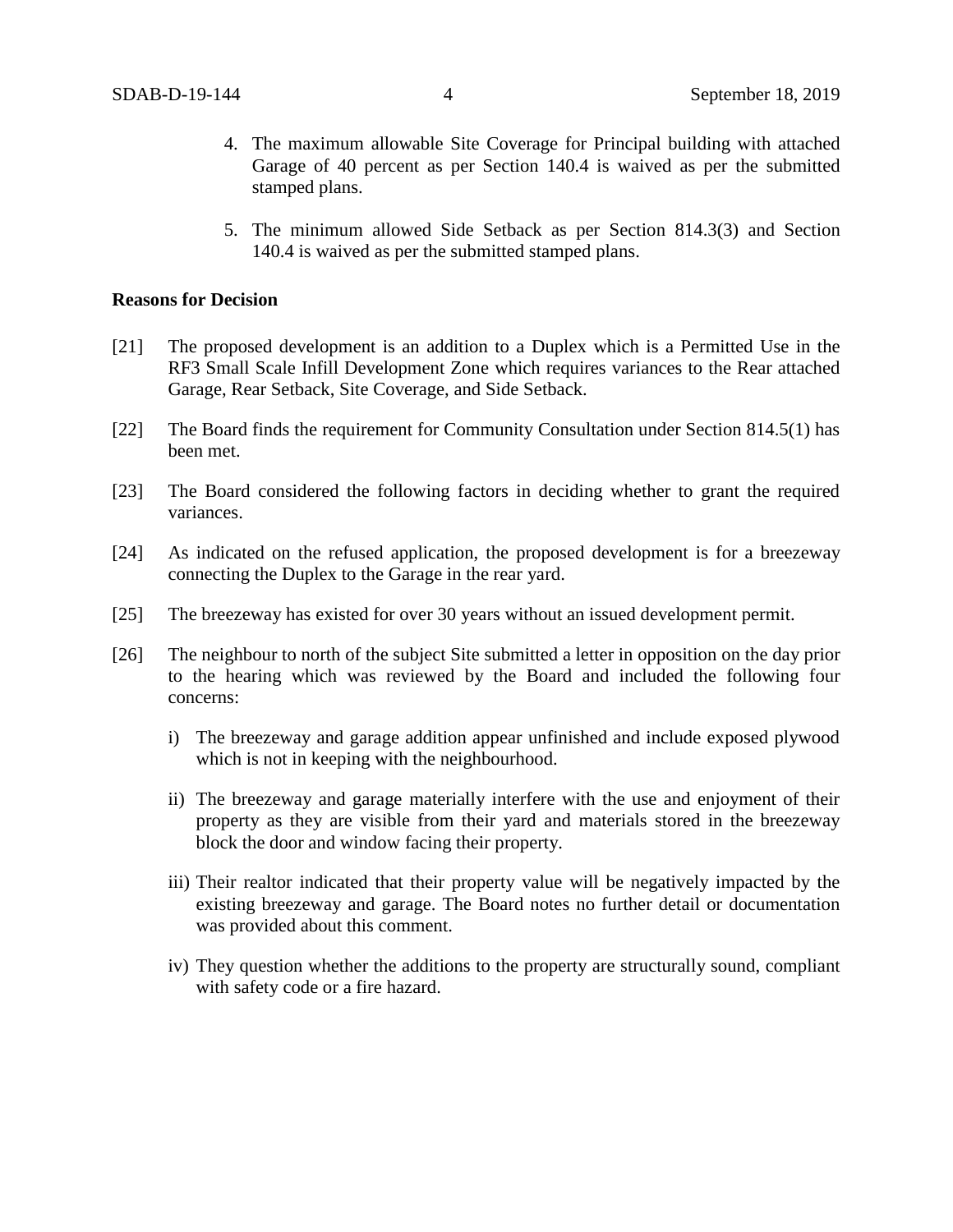- [27] The Board notes that scope of application in this matter is for the breezeway connecting the Duplex and the Garage. Accordingly, the Board has not considered any alterations to the Garage in this appeal and makes no comment about them. Further, development permits merely address compliance with the *Edmonton Zoning Bylaw*. Matters pertaining to safety codes and fire are dealt with in other forums and no permit can relieve the applicants from any applicable obligations under those other provincial and municipal laws.
- [28] The Appellant provided written and oral evidence including a petition and individual letters which demonstrate that there is support from at least ten neighbouring property owners within the notification zone, including the most directly affected neighbours to the south and to the east across the lane.
- [29] Recently the Appellants had used the breezeway area for temporary storage, but the area is principally for sheltered access to the garage and will remain clear as shown in their submitted photos.
- [30] The Board also considered a 2009 decision of the Board concerning this breezeway and noted that it appears the breezeway was left in place but also altered in accordance with the wishes of that neighbour as articulated before that Board. Further, the Appellant who is now the current applicant and owner, is willing to address the current concerns of the neighbour immediately to the north by agreeing to a specific condition which had not been previously considered that the plywood wall along the north side lot line be removed entirely to open up the structure.
- [31] The Board finds that with the imposition of the condition to remove the north wall, the massing effect and "closed-in feeling" will be reduced and the variances will not unduly interfere with the amenities of the neighbourhood, nor materially interfere with or affect the use, enjoyment or value of neighbouring parcels of land.

Wington Vittel

Mr. W. Tuttle, Presiding Officer Subdivision and Development Appeal Board

Board Members in Attendance: Ms. K. Cherniawsky; Mr. A. Peterson; Ms. E. Solez; Mr. J. Kindrake

CC: City of Edmonton, Development & Zoning Services, Attn: Ms. F. Hetherington/Mr. A. Wen